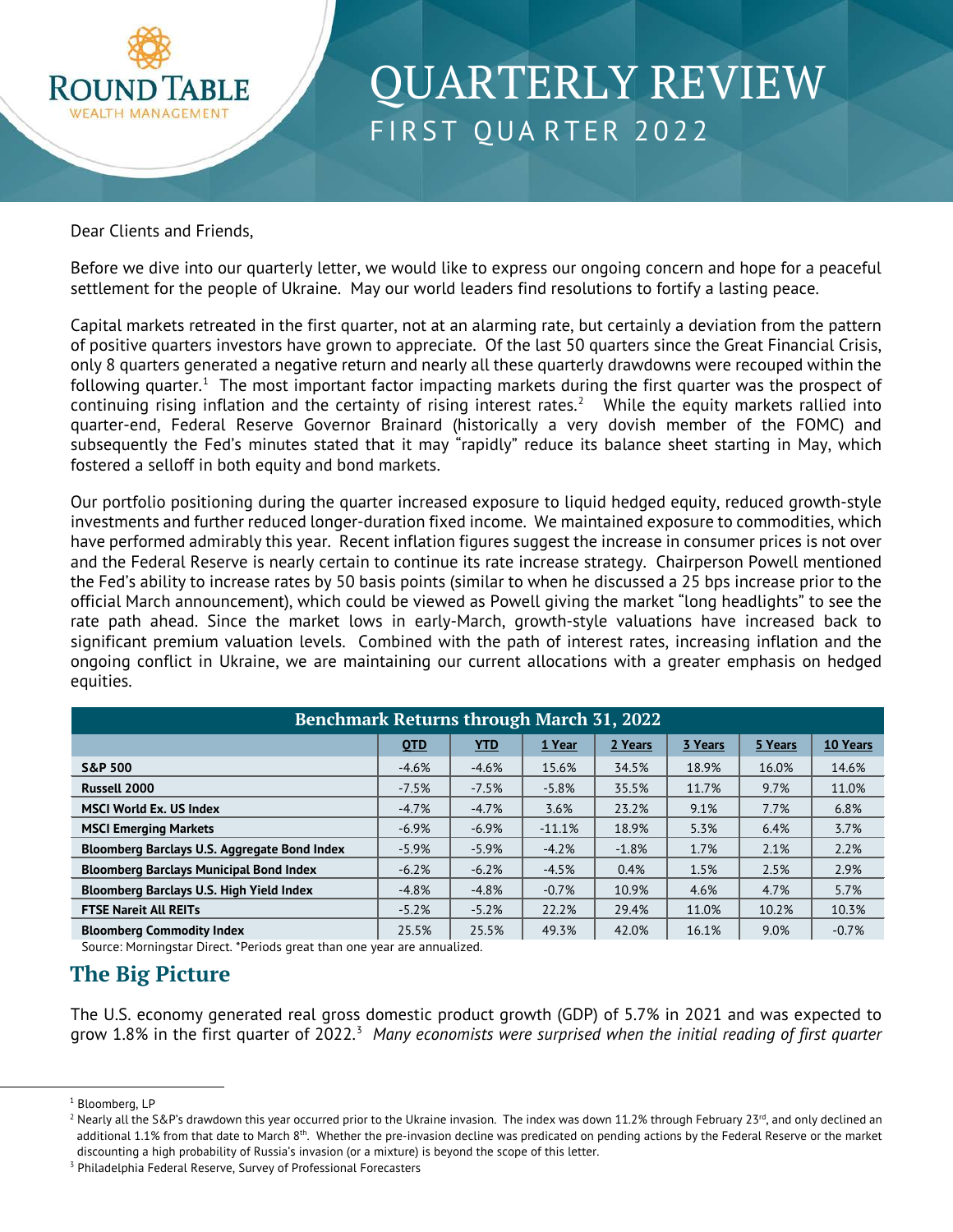

GDP growth registered a negative 1.[4](#page-1-0)%.<sup>4</sup> The dramatic change in outcome was primarily due to a material increase in net imports, which detract from GDP. On the positive side, consumer spending was rather strong. Looking forward, issues such as inflation, higher interest rates and employment costs will be closely monitored by the Federal Reserve as they attempt a "soft landing" for the U.S. economy as it transitions out of easy-money policy. While the near-term GDP outlook has been tempered, there remains an optimistic view for the second quarter of 2022 with a projected GDP growth rate of 4.7% and, ultimately, anticipated 3.7% U.S. GDP growth for calendar year 2022.<sup>[5](#page-1-1)</sup> We suspect some adjustments may be forthcoming.

Global economic growth for this year is expected to be 3.5% based on projections by Fitch. In the same report, the Eurozone, not surprisingly, had its economic growth reduced by 1.5% to 3.0% considering economic complications from the Ukraine/Russia War. The Eurozone's largest economy, Germany, is heavily dependent on Russian oil and natural gas, the latter of which accounts for 40% of its supply. According to Bloomberg, about 50% of homes in Germany are heated with natural gas and a large swath of industry is beholden to gas for manufacturing. Higher costs in Germany, which is a large exporter to China, will likely (ultimately) be reflected in higher prices (inflation) in the U.S. This has fed into weakening consumer confidence, as the European Commission's consumer sentiment index fell to its lowest level since April 2020, the height of the pandemic.

U.S. inflation based on the differential between nominal U.S. Treasury Notes and U.S. Treasury Inflation Protected Securities is expected to average about 4.3% and 3.4% over the next 2-years and 5-years, respectively.<sup>[6](#page-1-2)</sup> Our outlook is that inflation, interest rates and the War will continue to have a dampening impact on capital markets in the near term. Any indication of any of these factors easing will likely be met with a drop in market volatility measures and rising share prices. We witnessed this several times this year on news of potential negotiations between Ukraine and Russia.

Rising inflation and the Ukraine War has driven the commodities market skyward. The notable aspect of commodity markets is the marginal unit; when marginal demand is not met by marginal supply, prices go up. For example, in crude oil, a global commodity, Russia produces 10% of global supply. The sanctions placed on Russia removes many of those barrels from satisfying demand, and consequently the world becomes very short of oil barrels, very quickly. Global oil prices jumped on news of Ukraine and remain around \$100/barrel today. Other commodities such as wheat (Ukraine supplies about 10% of global wheat), nickel and fertilizer all are experiencing supply deficits, which is driving prices of these commodities higher. We expect that these dynamics will find their way into everyday consumer prices, which were already impacted by global supply chain issues. An adage in commodity markets states that "nothing cures high prices, like high prices" meaning the current high commodity prices will ultimately lead to greater production, which satisfies demand, and eventually lowers prices. For consumers and the Federal Reserve, this couldn't happen fast enough.

While the market focused on geopolitical and macro risks, financial analysts did something that many investors did not anticipate-- they raised S&P 500 FY2022 earnings estimates. If current earnings estimates materialize for the S&P 500, the result will be a 2022 earnings growth rate of 16.2%.<sup>[7](#page-1-3)</sup> Even greater growth is expected in U.S. small cap. The S&P 500 Equal Weighted Index (the largest company in the index is held at the same weight as the smallest company) highlights projected 2022 earnings growth of 25.[8](#page-1-4)%. $8$  Current estimates combined with stable valuations imply strong returns for this year, but our view is more tempered. There remains plenty of time for earnings estimates to change prior to year-end. Issues to consider include the pace of consumer spending in the face of higher prices as discussed above. Everyday purchases such as gas and food are up materially and are expected to remain so for the foreseeable future. Thus far higher prices have not negatively impacted the strong growth in consumer spending, which translates into company earnings, but we are watchful

<span id="page-1-0"></span><sup>4</sup> Bureau of Economic Analysis, Advanced Estimate – April 28, 2022

<span id="page-1-1"></span><sup>5</sup> Philadelphia Federal Reserve, Survey of Professional Forecasters

<span id="page-1-2"></span><sup>6</sup> Bloomberg, LP

<span id="page-1-3"></span><sup>7</sup> Bloomberg, LP

<span id="page-1-4"></span><sup>8</sup> Bloomberg, LP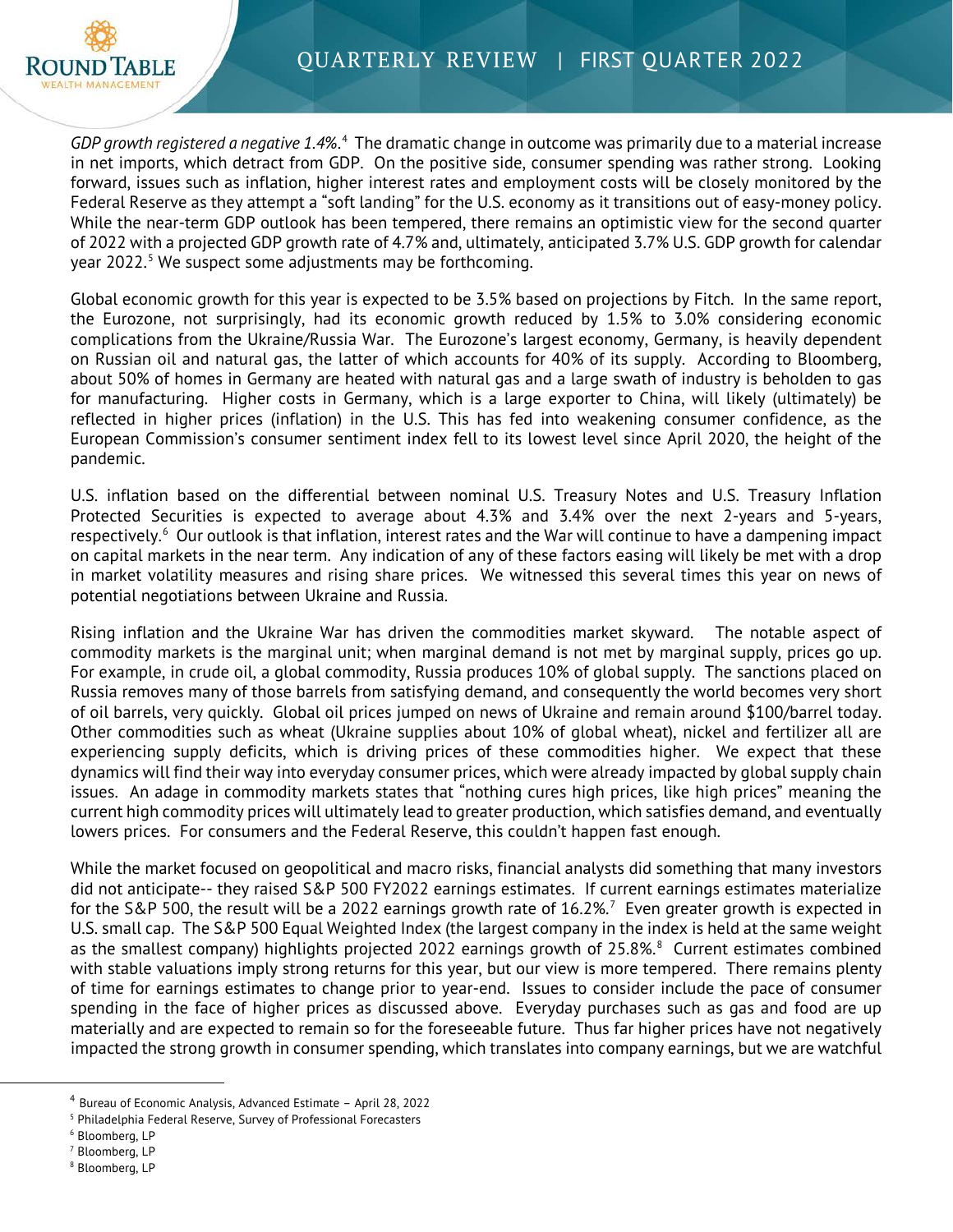

of signs the trajectory is turning. Consumer confidence recently surprised above economic estimates, but remains well below pre-Covid levels. We believe equity markets could end the year on a positive note, but we maintain hedged equity exposure due to potential "tail risk" events and value-style investments with lower relative valuations.

Bonds are not providing the "safe haven" investors expect. During the first quarter the Bloomberg U.S. Aggregate Index (a proxy for the broader U.S. bond market) was down 5.9% and the Bloomberg Municipal Bond Index was down 6.2%. The simple explanation for this is bond math. As market interest rates increase, bond prices decline to allow for a given bond's yield to come back into equilibrium with the market rate. (The opposite held true in 2020 as market rates declined). This dynamic has a compounding effect on those bonds with longer duration (found in the Bloomberg U.S. Aggregate and Municipal indices) as the larger number of future coupon payments are discounted at a higher interest rate, reducing their present value and the bond's market price. (This same math applies to high growth companies whose large projected cash flows are further out in the future). In contrast to fixed rate bonds that largely comprise the Bloomberg U.S. Aggregate, floating rate loans have interest rates that reset as market rates increase (or decrease) alleviating much of the interest rate risk of fixed rate bonds. We will continue to hold shorter-durations bonds subject to a client's immediate liquidity needs.

| <b>Summary of Allocation Recommendations</b> |                                 |                                                                                                                                                                                                                      |  |  |  |
|----------------------------------------------|---------------------------------|----------------------------------------------------------------------------------------------------------------------------------------------------------------------------------------------------------------------|--|--|--|
| <b>Asset Class</b>                           | <b>Recommendation</b>           | <b>Comment</b>                                                                                                                                                                                                       |  |  |  |
| U.S. Large Cap                               | Slight Overweight               | Overweight value-style and cyclicals over growth-style due to<br>absolute valuation and risk of higher, prolonged inflation.                                                                                         |  |  |  |
| U.S. Small & MidCap                          | Slight Overweight               | Stable fundamentals with discounted pricing. Focus on selective styles<br>and sectors with most stable fundamentals.                                                                                                 |  |  |  |
| Non-U.S. Developed                           | Underweight                     | While valuations remain attractive, the war in Ukraine has subdued the<br>region's growth prospects and promising upside potential. Favor value and<br>risk-managed exposure until geopolitical events are resolved. |  |  |  |
| <b>Emerging Markets</b>                      | Underweight                     | Near-term headwinds remain in China but may give way to attractive<br>entry points as the year progresses. Inflation is an increasing issue.                                                                         |  |  |  |
| <b>Fixed Income</b>                          | Underweight                     | Interest rate risk remains high. Maintain short duration bonds as they have<br>more attractive yields after recent adjustment yet continue to have less<br>interest rate sensitivity.                                |  |  |  |
| <b>Real Assets</b>                           | Overweight                      | Thematic active management and commodity-linked exposure provides<br>inflation hedge. Exposure is to commodity futures and equities.                                                                                 |  |  |  |
| <b>Alternative</b>                           | Hedge Funds<br>& Private Equity | For appropriate allocations; liquid hedge strategies in ETF format; private<br>credit funds and private equity.                                                                                                      |  |  |  |

## **The Outlook**

We continue to hold a slight overweight to U.S. Large Cap equities. The large cap asset class captures several attributes we believe are important given the state of geopolitics and macroeconomic factors. First, U.S. large cap companies continue to have strong balance sheets and by their status, more commanding market positions. For example, the S&P 500 in aggregate has a net debt to EBITDA ratio of 0.98x at YE 2021 and a projected FY 2022 ratio of 0.88 $x$ .<sup>[9](#page-2-0)</sup> These ratios are the lowest since 1995.<sup>[10](#page-2-1)</sup> Large cap's position of strength can provide shareholder friendly financial strategies such as share buybacks, accretive acquisitions, and the capacity to adjust supply chains that reduce longer-term business risk. Within the large cap asset class, we are maintaining

<span id="page-2-0"></span><sup>&</sup>lt;sup>9</sup> Bloomberg, LP

<span id="page-2-1"></span><sup>&</sup>lt;sup>10</sup> Bloomberg, LP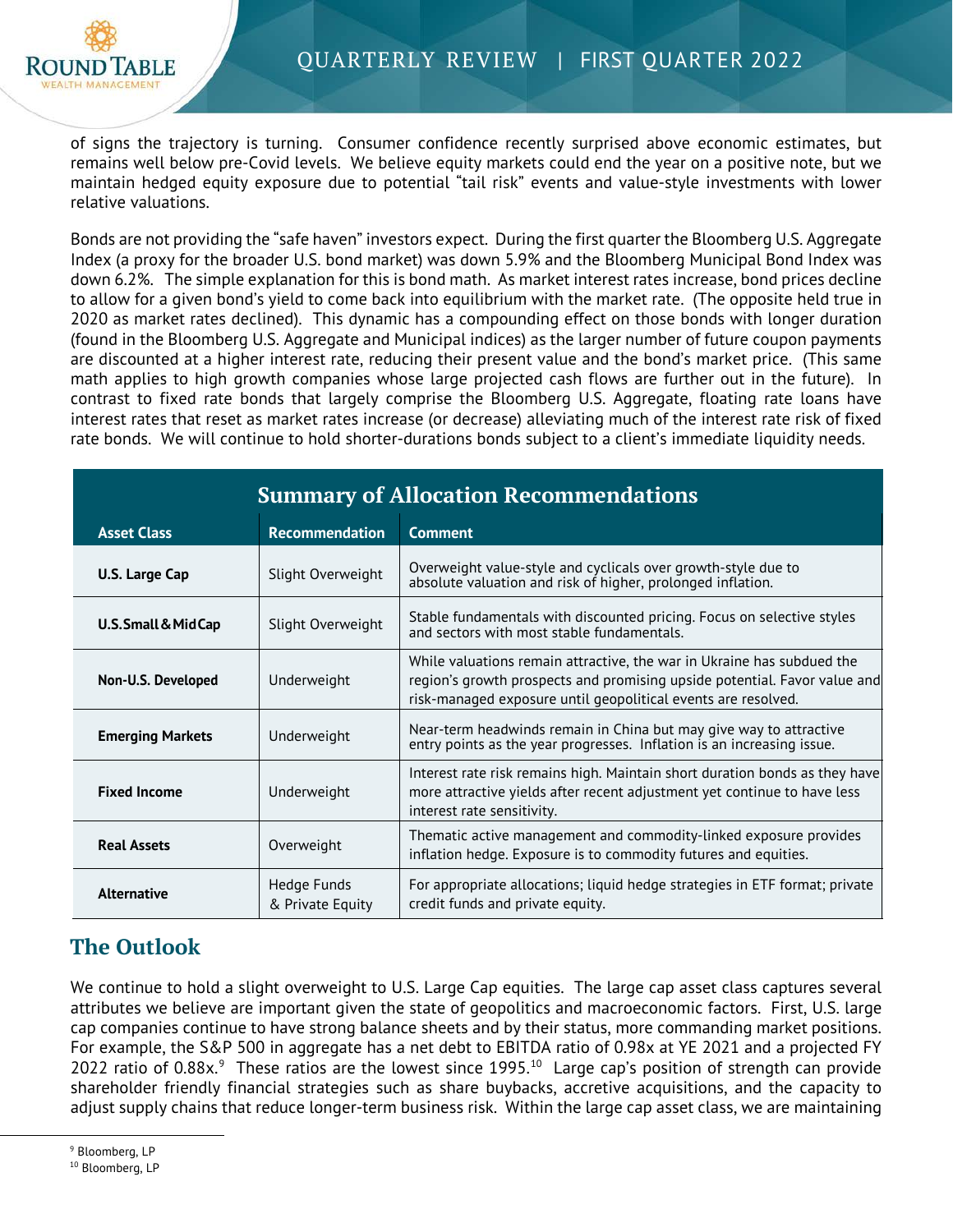

our bias to value-style investments driven primarily by our valuation concerns. Value, vis-à-vis the Russell 1000 Value Index is trading at a modest premium to its 10-year trailing price-to-earnings ratio, while its growth counterpart is trading at a valuation representing a 35% premium. The premium valuations in growth-style investments are at risk given the Federal Reserve's focus on inflation and the growing chorus of economists calling on the Fed to be more aggressive against inflation.

We maintain a slight overweight recommendation to the small and mid-cap asset class as the relative fundamental backdrop remains supportive. While the Russell 2000 Index suffered a nearly 10% drawdown in January as the market priced in a faster and more aggressive rate rising cycle to combat inflation, it made up some ground as the quarter progressed. SMID Cap, like much of the U.S. equity market, eventually shook off geopolitical risks associated with the Russian invasion of Ukraine. Earnings expectations jumped around during the volatile quarter, but changes were relatively muted and calendar year earnings expectations were 2% higher at quarter-end for the S&P 600 Index compared to where they started the year. Overall earnings growth is still anticipated to be over 19% this year for the S&P 600 Index as of early-April according to Bloomberg. However, the disruptions from the war in Ukraine will undoubtedly impact the global economy and the small cap universe despite very little direct exposure to the region. We are less concerned about this impact as the asset class is in a strong position to digest disruptions but would not be surprised to see calendar year earnings come in as the year progresses. As such, during the quarter, we increased exposure to areas where we see less risk of downward earnings revisions like value sectors and have reduced the growth exposure where downward earnings revisions have already started. Year-to-date, small cap sectors like consumer discretionary and technology have experienced a decrease in earnings expectations as GDP estimates were revised lower while other sectors like materials and energy have seen earnings expectations increase due to global commodity supply chain disruptions brought on by the war in Ukraine.

We recommend an underweight allocation to international developed market equities. Developed markets fell 4.7% during the quarter, which was roughly in line with the S&P 500. $^{11}$  $^{11}$  $^{11}$  International markets experienced a more pronounced drawdown in the back half of the quarter due to Russia's invasion of Ukraine, particularly Europe due to the region's dependence on Russian natural gas and oil. As a result of the ongoing conflict, the economic outlook for international markets has been reset at a time when economic activity had been steadily improving over the last year. In Europe, where natural gas prices have nearly doubled over the last month and inflation is at record highs, the economy is likely to retreat from recent levels. While economic growth is expected to remain positive, it has been noticeably reduced. According to Fitch, European GDP growth for 2022 has been revised down from 4.5% to 3.0%. Surging inflation has also spurred the European Central Bank to accelerate policy tightening by ending bond purchases in Q3 and expectations that rate hikes may begin in early 2023. These tightening actions as well as the pace of tightening could add further constraints to future economic growth in the region. In recent weeks, we reduced our allocation to growth in favor of adding dedicated value and hedged equity exposure in the asset class.

In emerging markets, we also hold an underweight allocation to the asset class. Emerging markets declined 6.9% during the first quarter, dragged down by the conflict in Ukraine. The widespread condemnation and sanctions against Russia resulted in Russian equities becoming effectively uninvestable for foreign investors. As a result, Russia has been broadly removed from emerging market indices, even though the country only comprises less than 4% of these market benchmarks. Performance across the rest of the asset class has been varied. In China, markets pulled back 14.2% during the first quarter, and are now down 32.5% over the trailing one-year.<sup>[12](#page-3-1)</sup> Chinese equities were most recently unsettled after the SEC named five companies under scrutiny for potential delisting if they failed to meet U.S. listing audit requirement, sparking concerns over the future of Chinese companies remaining listed on U.S. exchanges. Chinese regulators were quick to respond and alleviate fears, stating that they are working with their U.S. counterparts to resolve the audit dispute as well as signaling that the campaign of regulatory crackdowns was nearing its end. Additionally, increased monetary easing in China is anticipated throughout the year to combat a softening economy. Elsewhere, the boom in commodity

<span id="page-3-1"></span><span id="page-3-0"></span><sup>11</sup> Morningstar Direct

<sup>12</sup> Morningstar Direct